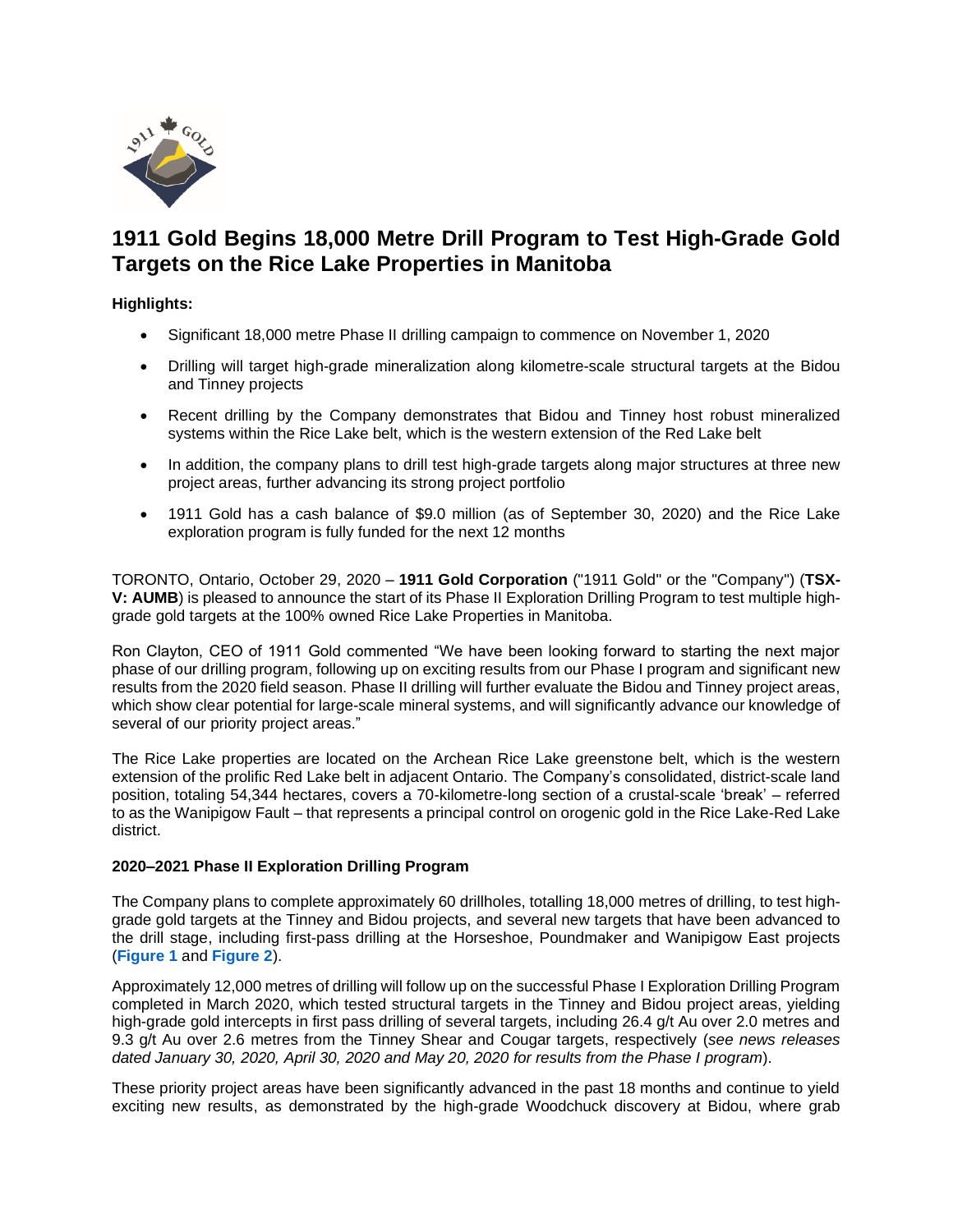samples from a stockwork vein system returned high-grade values, including up to 858.2 g/t Au from shear veins, 47.6 g/t Au from breccia veins, and 21.2 g/t Au from extension veins for which there is no record or evidence of previous work (*see news release dated August 17, 2020 for surface sampling results*).

An additional 6,000 metres will be allocated to first-pass drilling of new targets at the Tinney, Bidou, Horseshoe, Poundmaker and Wanipigow East project areas, identified through compilation, integration and 3D modeling of new and historical geological, geochemical, geophysical and LiDAR datasets. These new targets are large-scale gold-bearing structures that have no record of historical drilling or have been subject to only shallow, localized drilling, which generally did not test the principal structures or the most favourable settings within those structures.

### **2020-2021 Phase II Drill Targets**

### **Tinney Project**

The geology of the Tinney project area, located 33 kilometres southeast of the True North complex, is analogous to the prolific Kalgoorlie Gold Field of the Archean Yilgarn craton in Western Australia. The project area is underlain by a thick sequence of iron-rich basalt flows, gabbro sills and siliceous sedimentary units, cut by felsic porphyry intrusions, and occupies the hinge of the regional-scale fold (Beresford Lake anticline), which is partially dismembered by faults and shears (**[Figure 1](https://www.1911gold.com/_resources/news/AUMB_NR_Oct-2020_Figure-1.pdf)**). The Gunnar porphyry cuts favourable stratigraphy for 2.5 kilometres along strike and represents a highly prospective setting for vein emplacement, analogous to the world-class Sigma-Lamaque deposit in the Val-d'Or camp of the Abitibi greenstone belt in Quebec, Canada.

First-pass drilling at the Edna-Otter, Cougar and Tinney Shear targets in the Phase I program returned high-grade gold assay results from laminated quartz veins in zones of intense shear deformation. Wide zones of strong alteration and sheeted quartz veins intersected within the Gunnar porphyry confirm it as significant conduit for hydrothermal fluids. The Phase II program will include additional drilling on each of these targets, within a 1.5-kilometre-long, structurally-complex corridor centered on the Gunnar porphyry. Down-plunge intersections between the porphyry and gold-bearing structures, as well as bends in the porphyry, represent particularly compelling targets for follow-up. First-pass drilling within the Tinney project area will also be completed on the newly-defined Bermuda target, located 1.6 km to the southwest, along a kilometre-scale, subparallel (northwest-trending) shear that hosts localized high-grade gold mineralization (up to 70.4 g/t Au from grab samples of vein material) associated with felsic porphyry dikes along the hinge of a subsidiary regional-scale fold.

# **Bidou Project**

The Bidou project continues to demonstrate close geological similarities to the 3-million-ounce True North deposit, located 29 kilometres to the northwest (**[Figure 1](https://www.1911gold.com/_resources/news/AUMB_NR_Oct-2020_Figure-1.pdf)**). At Bidou, a series of kilometre-scale structures, interpreted from aeromagnetic and LiDAR data, and locally confirmed by mapping, trend east or northeast through a sequence of basalt flows, gabbro sills, sedimentary units and a swarm of felsic porphyry dikes, providing abundant favourable sites for gold deposition. In outcrop, these structures are similar in orientation, deformation style, apparent timing and sense of movement to the prolific '16-type' structures (northeast-trending shears) that hosted major high-grade orebodies at True North.

First-pass drilling at the Bidou Shear, Bidou South and Janet targets in the Phase I program confirmed the presence of significant structures, alteration and mineralization, and consistently yielded gold assay results. Each of these kilometre-scale targets will be tested by additional drilling in the Phase II program, both along strike and at depth, to locate potential high-grade shoots. First pass drilling is also planned for the newlydiscovered Woodchuck showing, along a previously unrecognized structure that trends parallel to the Janet target approximately 200 m to the north.

### **Additional project areas**

The Company continues to develop a robust portfolio of high-grade gold projects in the Rice Lake greenstone belt by identifying, evaluating and efficiently advancing new targets towards drill testing. Several targets in three new project areas will be drill tested in the Phase II program: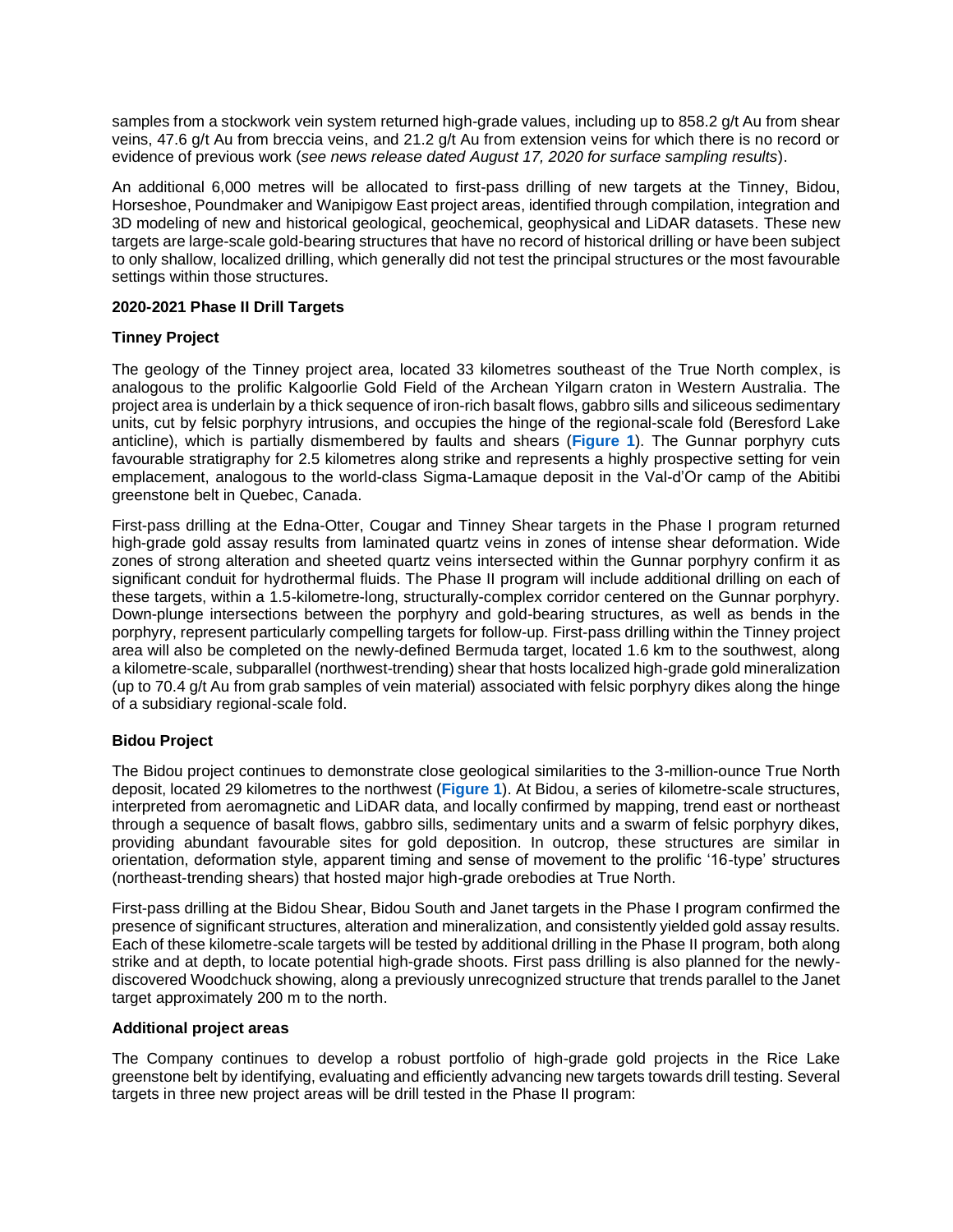**Poundmaker**: located 9 kilometres northwest of True North (**[Figure 2](https://www.1911gold.com/_resources/news/AUMB_NR_Oct-2020_Figure-2.pdf)**), gold-bearing quartz veins at Poundmaker are hosted by northwest and northeast-trending shear zones controlled by mafic dikes in a tonalite pluton. The principal shears extend for several kilometres along strike and have returned highgrade gold values up to 104.8 g/t Au from grab samples of quartz-sulphide veins that locally range up to 10 metres in thickness, often in close proximity to 'step-over' structures, which are globally significant sites for localizing gold. The Company will test three targets (Northwest zone, No. 2 zone and Osprey) within a 3 kilometres-long, by 1.5-kilometres-wide, structural corridor in the core of the pluton focusing on areas of anomalous gold in rocks and surficial sediments, and on large-scale sites of structural complexity with potential to host significant orebodies.

**Horseshoe:** the Company will test 3 subparallel structures at Horseshoe, each with a strike length in excess of 1 kilometre, that have not previously been drill-tested. The orientation, geometry and sense of movement of these structures are identical to '16-type' structures at True North, located 4.5 kilometres to the southeast, with potential for large-scale sites of structural dilation comparable to the sites of major orebodies at True North. The structures cut the San Antonio assemblage, which unconformably overlies the Rice Lake belt west of True North (**[Figure 2](https://www.1911gold.com/_resources/news/AUMB_NR_Oct-2020_Figure-2.pdf)**) and is analogous to the Timiskaming assemblage in the Abitibi belt of Ontario and Quebec. The overall setting of the Horseshoe targets (Figure 2)—located immediately beneath an unconformity, in the core of a large-scale fold, on the flank of a crustal-scale fault—are strongly analogous to world-class deposits in the Timmins gold camp.

**Wanipigow East:** located 5.5 kilometres northwest of True North between the Horseshoe and Poundmaker projects (**[Figure 2](https://www.1911gold.com/_resources/news/AUMB_NR_Oct-2020_Figure-2.pdf)**), Wanipigow East is centered on a kilometres-scale fold structure defined by iron formation along the Wanipigow Fault. Detailed ground geophysics (induced-potential, electromagnetic and magnetic surveys) completed in 2020 over this drift-covered structure indicate areas of coincident chargeability, conductivity and magnetic depletion, which are interpreted to reflect sulphide replacements. Such zones are associated with significant orebodies in world-class iron formation-hosted gold deposits, such as Meliadine in Nunavut, Canada and Homestake in South Dakota. The initial drilling on this project will test well-constrained geophysical targets within this large-scale fold structure.

#### **Qualified Person Statement**

Technical information in this news release has been approved by Dr. Scott Anderson, Ph.D., P.Geo., the Company's Vice President, Exploration, and Qualified Person as defined by Canadian National Instrument 43-101 – Standards of Disclosure for Mineral Projects.

# **About 1911 Gold Corporation**

1911 Gold is a junior explorer that holds a highly prospective, consolidated land package totalling 54,344 hectares within and adjacent to the Archean Rice Lake greenstone belt in Manitoba, and also owns the True North mine and mill complex at Bissett, Manitoba, where it is reprocessing historic tailings on a seasonal basis. 1911 Gold believes its land package is a prime exploration opportunity, with potential to develop a mining district centred on the True North complex. The Company also owns the Tully and Denton-Keefer projects near Timmins, Ontario, and intends to focus on both organic growth opportunities and accretive acquisition opportunities in North America.

1911 Gold's True North complex and exploration land package are located within the traditional territory of the Hollow Water First Nation, signatory to Treaty No. 5 (1875-76). 1911 Gold looks forward to maintaining open, co-operative and respectful communication with the Hollow Water First Nation in order to build mutually beneficial working relationships.

ON BEHALF OF THE BOARD OF DIRECTORS

Ron Clayton President and CEO